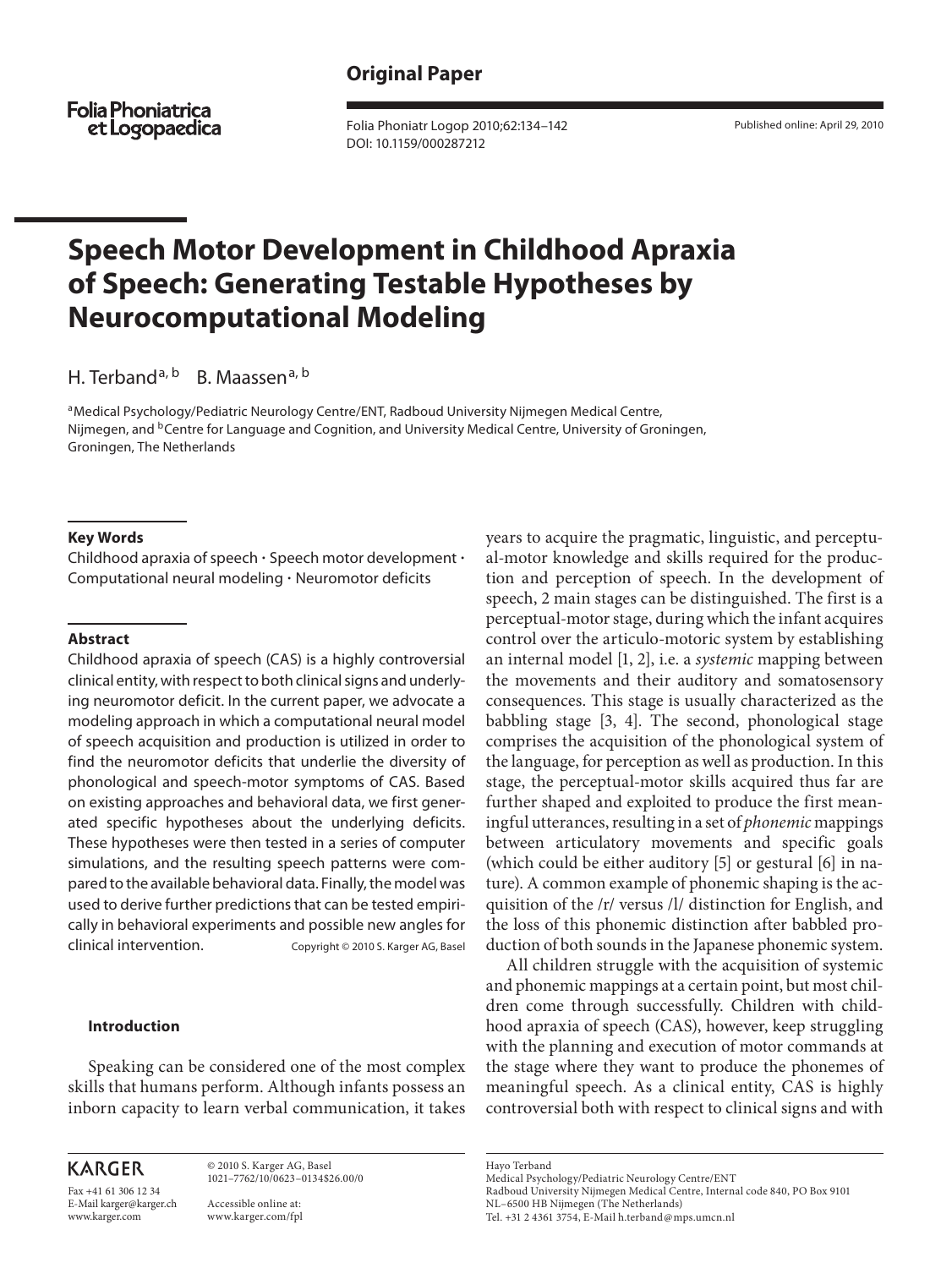respect to underlying neuromotor deficit. In the technical report by the Ad Hoc Committee on Apraxia of Speech in Children of the American Speech-Language-Hearing Association, CAS is defined as 'a neurological childhood (pediatric) speech sound disorder in which the precision and consistency of movements underlying speech are impaired in the absence of neuromuscular deficits' [7]. Despite numerous attempts, thus far studies have not yielded reliable (i.e. sensitive and specific) diagnostic markers that differentiate CAS from other types of childhood speech sound disorders (SSD). For this reason, CAS has been critically termed 'a disorder in search of a population' [8].

 One of the main difficulties in the diagnosis of developmental speech disorders, and the differentiation between involvement of motor planning and phonological processes, is the evolving nature of clinical symptoms. For example, the underlying deficit in CAS is hypothesized to reside in sensory-motor capacities, but symptoms vary dramatically across the various developmental episodes of the child: starting with no or little babbling and subsequently less variegated babbling during the first year of life, slow expansion of vocabulary during the second, and producing many phonemic substitution errors in kindergarten [9]. There is large overlap in symptomatology with children with other SSD, who may also show little babbling and slow expansion of vocabulary, but for different reasons. Current clinical instruments (such as articulation tests) provide insufficient information with respect to the underlying deficit to make a differential diagnosis between SSD at a particular point in development. Differential diagnosis requires information on the developmental history of the child, combined with specific speech motor tasks and fine-grained acoustic and/ or kinematic measurements. An extensive review of the literature suggests that the clinical characteristics in CAS cannot be confined to one particular psycholinguistic stage or one particular level of speech motor control [10] . From a developmental perspective, a specific underlying speech motor impairment may affect the development of higher phonological and linguistic processing levels and vice versa, speech production problems that have a phonological origin may spread to lower (motor processing) levels [9, 10]. This developmental interaction between higher and lower levels of processing constitutes the fundamental problem in isolating CAS from other developmental SSD. As a result, 'true' cases of CAS may not exist, but rather CAS characteristics are likely to be present to some extent in each case of developmental speech sound disorder [10]. In other words, at the symptom level, the

characterization of CAS within the larger diagnosis of SSD is rather one of degree of involvement.

 Instead of focusing on the clinical symptomatology of CAS, in the current paper we advocate a modeling approach, in which the concept of 'a disorder in search of a population' is not an impasse or an endpoint, but actually the starting point. Our aim is to find the neuromotor deficits that underlie the diversity of phonological and speech-motor symptoms of CAS by using computational modeling. For this, we chose the Directions Into Velocities of Articulators model (DIVA) [11, 12]. DIVA is one of the most advanced models of speech motor acquisition at the moment, and has been shown to be able to account for a variety of phonetic phenomena, such as motor equivalence, coarticulation and rate effects [13, 14]. Furthermore, the model is linked to an articulatory speech synthesizer, which enables us to run computer simulations and generate articulatory and acoustic data that can be compared to behavioral data. Our modeling approach comprises 3 steps that form a cycle that can be repeated. First, we generate hypotheses about the underlying deficit based on existing ideas and behavioral data. Next, this deficit is implemented in the DIVA model and the resulting speech patterns are compared to the available behavioral data. Finally, the model is used to derive further predictions that can be tested empirically in behavioral experiments by comparing the model's output to experimental speech data, e.g. after manipulation of feedback, or distortion by a bite block.

## **DIVA Modeling of CAS**

 The DIVA model consists of a neural network controller detailing feedforward and feedback control loops that are involved in early speech development and mature speech production. The model strives to be biologically plausible, and its components have been associated with regions of the cerebral cortex and cerebellum. The first stage of learning in the model resembles the babbling stage. Semi-random articulatory movements are used to train a forward model, comprising the relations between motor commands and their auditory and somatosensory consequences. Once the forward model is acquired, the system 'knows' what movements to make in order to produce an auditory target, and in the next developmental phase (resembling the phonological stage) this information is used for the purpose of imitation. Motor commands for new speech sounds are acquired by the model iteratively attempting to produce a pre-specified auditory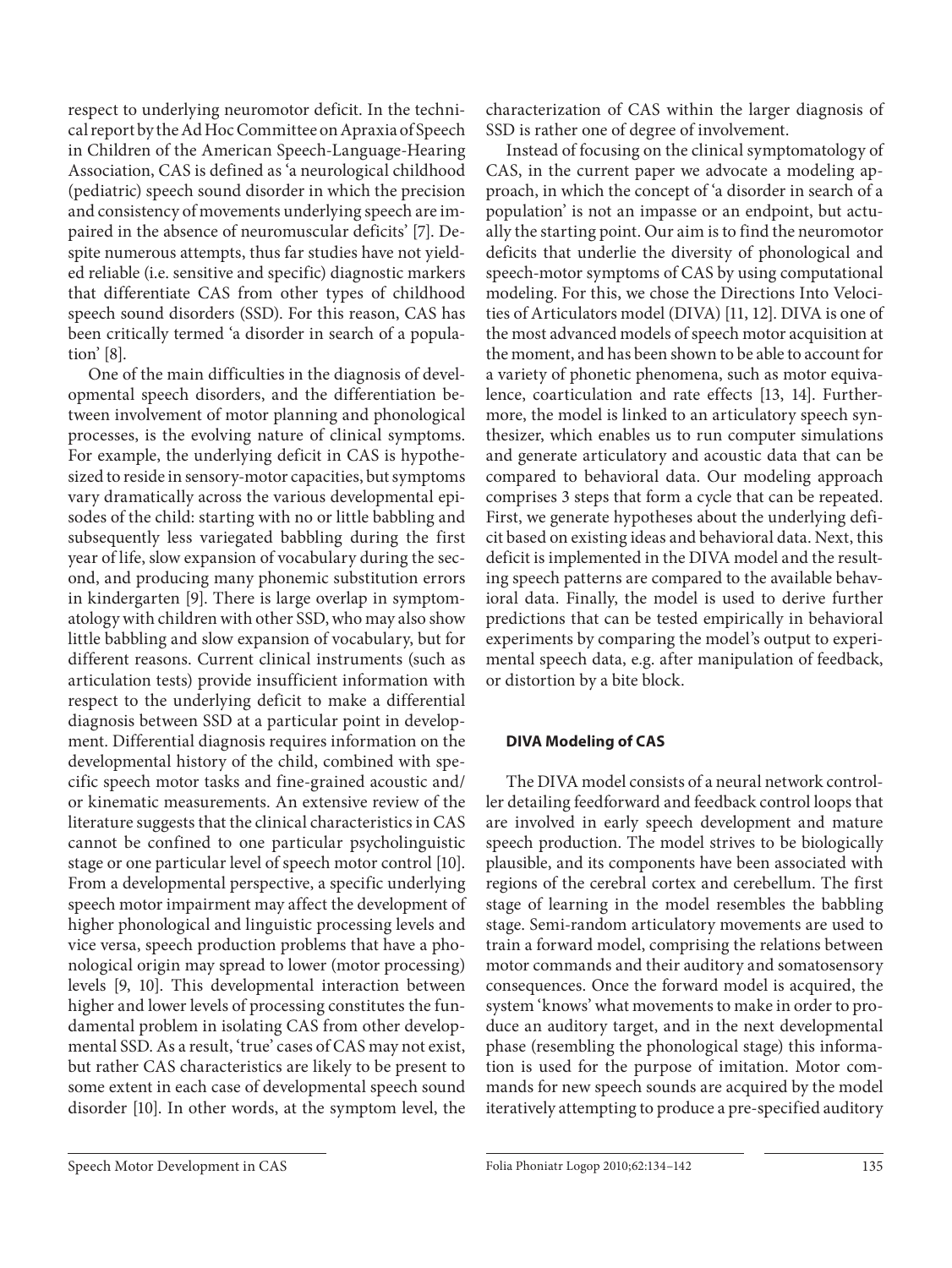target region that is stored in the model's speech sound map. Based on the information provided by the auditory feedback control subsystem, the feedforward command is updated with each attempt, and thus becoming more accurate. A detailed description of the model and its computational implementation can be found elsewhere [11,  $12$ ].

## *CAS in DIVA*

 In psycholinguistic terms, CAS has been interpreted at various levels: lexical representation, phonological planning, assembly of a phonetic program and motor implementation [10]. However, the core deficit of CAS is thought to reside at the phonetic programming level [15, 16], which – in terms of psychomotor function – can be summarized as an inability to transform an abstract phonological code into motor speech commands [17] . As to what causes this deficit in generating motor speech commands, research has not yielded clear results thus far. In the DIVA model, the motor (feedforward) commands for different speech sounds are stored in feedforward projections which specify articulatory trajectories that will produce the desired auditory target. If the realized auditory (feedback) signal does not correspond to the desired auditory target, the feedforward control subsystem will update the feedforward command in order to be more accurate for the next production (also, an online corrective motor command will be calculated by the feedback control subsystem during the production; this is discussed in more detail in the next section). In other words, the coupling between the auditory target (phonetic plan) and its motor command (motor program) is established by the feedforward control subsystem. A problem in generating motor speech commands can thus be simulated in the DIVA model by poor feedforward control.

 The question that arises subsequently is what underlying neurological mechanisms could cause the poor feedforward control. In this respect, we have presented 2 hypotheses [18]. The first hypothesis seeks the core deficit of CAS in a reduced or degraded oral sensitivity. Children with CAS are often observed to have a lowered oral sensitivity of the tongue and palate [19, 20]. In DIVA, such a lack of somatosensory information would have different, but cumulative, effects in successive stages of speech development. First, during the babbling stage, uncertainty in the somatosensory state would cause weak or underspecified somatosensory-to-motor projections (synaptic projections from *somatosensory* error mappings to the articulator velocity map in motor cortex). Furthermore, a poor estimate of the somatosensory state will cause a

poor estimate of the motor state, which subsequently would slow down the learning of auditory-to-motor projections (synaptic projections from *auditory* error mappings to the articulator velocity map in motor cortex). Subsequently, this would lead to degraded feedforward control in the imitation and performance stages. As the readout of the appropriate feedforward commands depends on knowing the current somatosensory state, a lack of somatosensory information would cause the readout of feedforward commands to be impaired, thus leading to degraded feedforward commands. Furthermore, the unstable somatosensory-to-motor projections would lead to degraded somatosensory feedback control in the performance stage.

 The second hypothesis that was presented explains CAS as resulting from an increased level of neural noise. Neural noise has been widely associated with the tokento-token variability that characterizes human motor performance [21-23]. Neural noise is viewed as the primary factor limiting the possibility of simultaneously rapid and accurate movements, forming the main argument for the existence of paired forward and inverse internal models. Through the combination of forward and inverse models, the central nervous system can optimally estimate a current state of the system [24]. In the DIVA model, neural noise could affect all neural maps. During the babbling stage, uncertainty with respect to the current motor state and the auditory and somatosensory consequences of articular movements would slow down learning, causing weak or underspecified synaptic projections from both auditory-to-motor and somatosensory-to-motor space. In further stages, this would be expected to result not only in incorrect and/or imprecise feedforward commands, but also in poor performance of the auditory and somatosensory feedback control systems.

 In a series of computer simulations we tested whether these 2 deficits lead to CAS-like behavior in the DIVA model [25]. Before going into these simulations in more detail, we will first discuss 2 predictions that the two hypotheses have in common: weak forward models and overreliance on feedback control.

## *Weak Forward Models*

 First, the 2 deficits have in common that, in the DIVA model, they would both lead to weak or underspecified synaptic projections from auditory and somatosensory error mappings to the articulator velocity map in motor cortex. In other words, both hypotheses predict that children with CAS suffer from impairment of the forward model. A recent behavioral study that was conducted in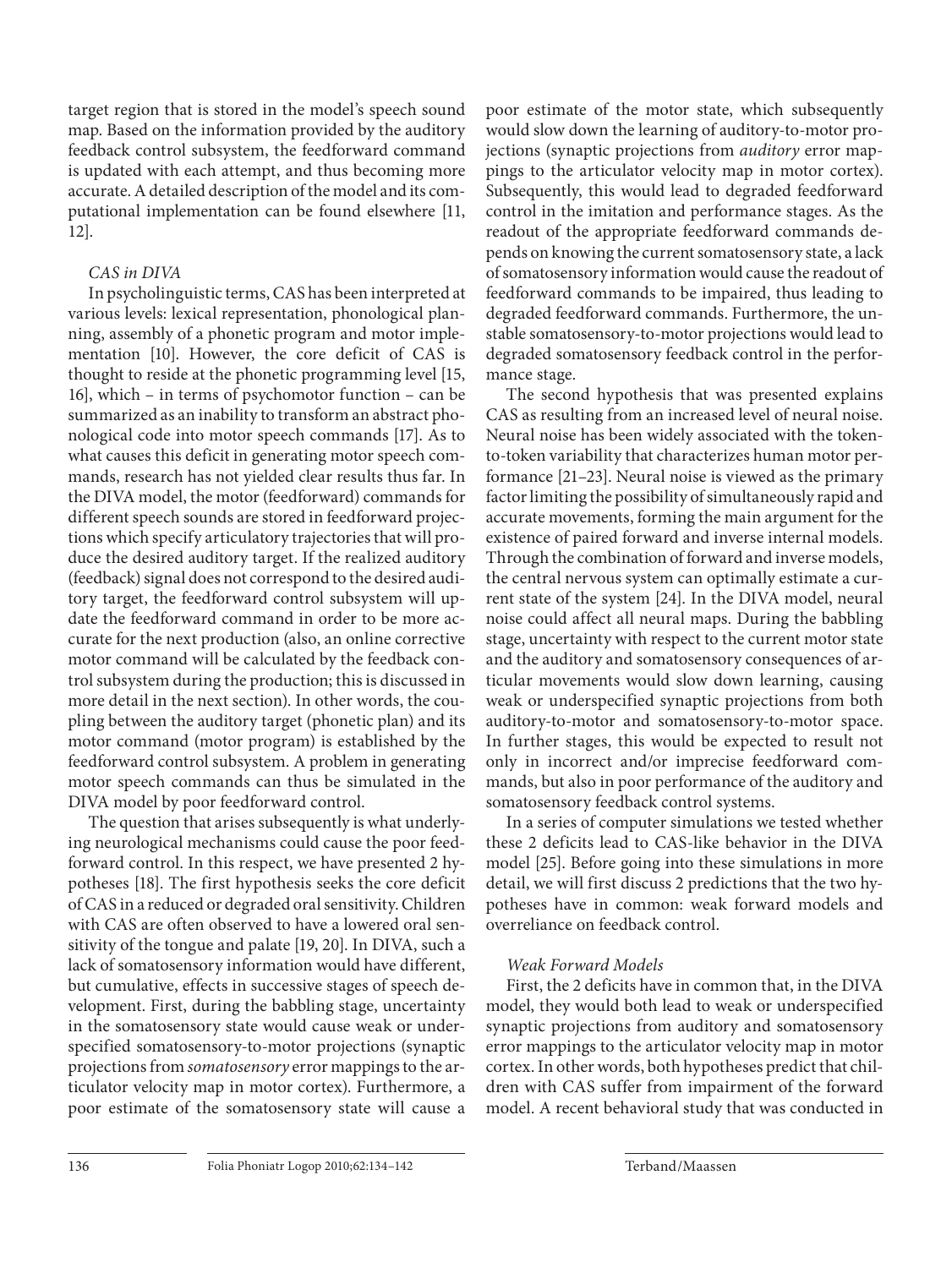our laboratory yielded a number of findings that confirm this prediction [26]. Using electromagnetic midsagittal articulography (Carstens Medizinelektronic GmbH: Ag100), the stability and composition of functional synergies for speech movements were investigated in 10 sixto nine-year-olds with developmental speech disorders (5 diagnosed with SSD and 5 with subtype CAS) and 6 age-matched normally developing children. Articulographic data were collected in a reiterated speech task comprising the words /spa:/ and /pa:s/. The study focused on movement data of fluent speech motor behavior in perceptually correct utterances. The stability of speech motor execution was assessed by the cyclic spatiotemporal variability index (cSTI) of the movement trajectories of jaw, lower lip and tongue tip. The cSTI is a measure that captures the variability of direction-specific cyclic movement patterns [27, 28]. The composition of synergies was assessed by the amplitudes of the movement components of tongue tip and lower lip in the realization of the constrictions for respectively the /s/ and the /p/ and the amplitude of jaw opening during the production of /a:/.

 Results showed a higher variability of tongue tip movement trajectories in children with CAS compared to normally developing controls, indicating weak or underspecified functional synergies/coordinative structures. Previous studies have shown variability to decrease with maturation and during linguistic/phonemic development [29–32]. The increased variability found for CAS in this study therefore does not necessarily reflect a core impairment, but could also reflect developmental delay. Regarding the variability in lower lip and jaw movement trajectories, results showed no statistical differences between groups. This apparent discrepancy might be explained by the oral structure of the tongue having more degrees of freedom than lower lip and jaw. As a result, lower lip and jaw functional synergies are easier to stabilize than tongue tip, which is also supported by findings that tongue tip stabilizes later in development [33]. Although no differences were found in the variability of lower lip movement trajectories, the results did show a larger contribution to oral closures of the lower lip for CAS compared to controls. Behavioral experiments have shown that infants rely largely on the jaw in the realization of oral closures. The relative contribution of the lower lip increases as the speech production system matures [34, 35]. At the age of around 7 years, children show still a smaller relative contribution of lower lip to the closure for the /p/ compared to adults [33]. The larger contribution of the lower lip for CAS compared to controls can

therefore be explained by the notion that larger movements are potentially stabilizing and might constitute an adaptive strategy [27]. Overall, these findings correspond to the prediction that children with CAS suffer from a disordered development of the functional synergies/ coordinative structures that underlie speech motor coordination, thus reflecting impairment of the forward model.

## *Overreliance on Feedback Control*

 Second, in the DIVA model, poor feedforward control/ degraded feedforward commands (which both hypothesized deficits set out to explain) will lead to an overreliance on the feedback control subsystem. If feedforward commands are incorrect and/or imprecise, the articulatory movements are off-target. As a result, the realized auditory and somatosensory (feedback) signals will not correspond to the desired targets, leading to error cell activation in the auditory and somatosensory error maps. Consequently, a corrective motor command will be calculated by the auditory and somatosensory feedback control subsystems. This whole process takes place online, during the production of an utterance. Thus, the introduction of errors due to poor feedforward control causes the system to rely more heavily on the sensory feedback control subsystems [18].

 The prediction that the speech motor control of children with CAS is biased towards feedback control was investigated in a first simulation study in which the reliance on feedback control was systematically varied during production attempts in the acquisition of forward commands (i.e. the stage of imitation learning) [18] . The feedforward/feedback ratio ranged from 90/10 to 55/45 in steps of 5/5. A total number of 27 (V1CV2) utterances were used as speech sound targets, systematically varying  $\alpha$ ,  $\alpha$ ,  $\beta$  and  $\alpha$  for the vowels and  $\beta$ ,  $\alpha$ ,  $\alpha$ , and  $\beta$  for the consonants. The simulations were evaluated acoustically on 4 selected key phonetic characteristics of CAS, which are indicative of CAS during the stage of imitation learning: deviant coarticulation, speech sound distortion, searching articulation and increased variability. Coarticulation was measured by the absolute differences in formant frequencies across contexts. The amount of speech sound distortion was calculated by averaging the absolute differences in formant frequencies of each produced vowel relative to the frequencies of the target vowel. Searching articulation was quantified by the mean variability in formant frequencies over time, within productions of speech sounds. Finally, variability was measured by the error variances in the formant frequencies of all productions of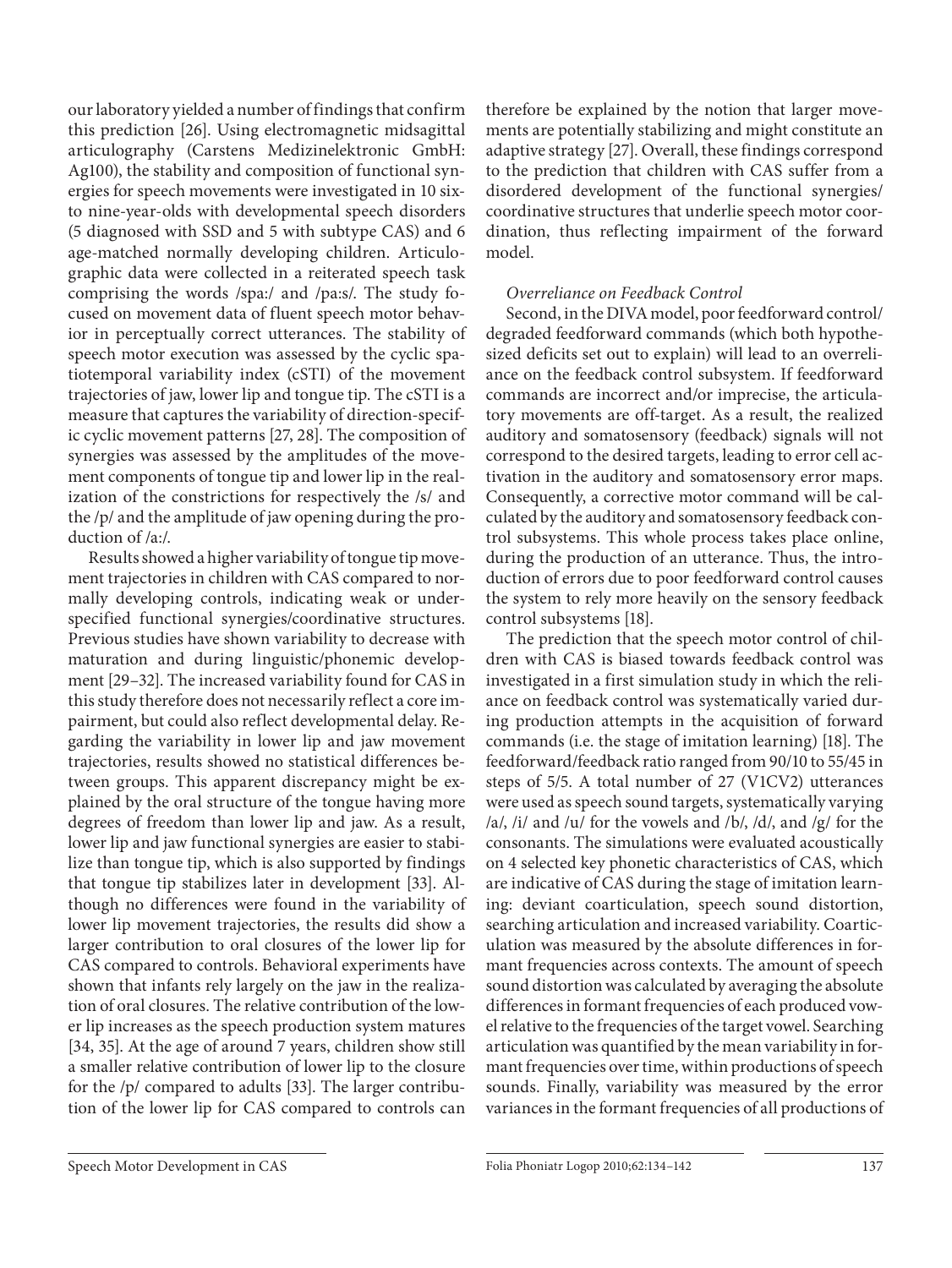the same speech sound. These measures, accompanied by formulas, have been described in detail previously [18] .

 Overall, the simulation results showed an increase in all 4 key symptoms as the reliance on feedback control increased, corresponding to the prediction that in CAS, the speech production system suffers an increased reliance on auditory feedback control due to incorrect and/ or imprecise feedforward commands. Furthermore, the results showed specific differences between anticipatory and carry-over coarticulation in the consonants. For high feedforward/feedback ratios, anticipatory coarticulation was found to be equal to carryover coarticulation, but with feedforward/feedback ratios lower than 80/20, carryover coarticulation was stronger. Anticipatory and carryover coarticulation have not yet been compared in a single experimental design for this pathological group (and only rarely for pathological speech in general). Our simulations predict a difference between carryover and anticipatory coarticulation in the speech of children with CAS compared to normally developing controls. Furthermore, the reduction in speech rate is known to facilitate the use of auditory feedback, thus neutralizing the effect of overreliance on feedback control [36]. Therefore, it is predicted that this difference disappears when speech rate is slowed down.

# *DIVA Simulations of Underlying Deficits*

 Subsequently, we tested whether the 2 hypotheses (reduced/degraded somatosensory information and increased levels of neural noise) lead to CAS-like behavior in the DIVA model [25]. The DIVA model features a noise generator that enables Gaussian random noise to be added to the cell activations of motor, auditory and somatosensory cortices. The level of the noise can be manipulated by specifying the mean and standard deviation of the Gaussian distribution. Reduced/degraded somatosensory information was implemented as noise in the somatosensory and motor state representations (i.e. the cell activations in the model's somatosensory and motor cortices). In the case of increased levels of neural noise, we added noise to the motor, auditory and somatosensory cortices. In both cases, the noise was zero-mean noise while the standard deviation was increased systematically from 0 to 25% in 5% steps. A detailed description of the implementations can be found elsewhere [25].

 The simulation series comprised 2 stages: babbling and imitation learning. First, we trained a forward model for each of the experimental conditions, which was then used correspondingly in the acquisition of feedforward commands. The methodology of the imitation learning simulations was largely the same as in the previous simulation study [18] with the only difference that each condition was repeated 5 times, allowing token-totoken variability to be measured by the error variances in the formant frequencies of repeated productions. To differentiate the effect of noise during acquisition from the effect of system noise alone, we investigated the effect that both deficits have on speech production after asymptotic learning as control conditions.

 Corresponding to our predictions, the simulations of the babbling stage showed decreased forward model performance with increased intensity for both deficits, but on different parameter levels. Furthermore, the results showed the effect to be much larger for increased levels of neural noise than for reduced/degraded somatosensory information. As discussed in the previous section, a recent behavioral study has revealed differences in the stability and composition of functional synergies for speech movements for children with CAS compared to controls. These results indicate impairment of the forward model, but unfortunately they do not tell us anything about the level of impairment. Therefore, it is not possible to make a quantitative comparison between the behavioral data and the simulation results. Obtaining data that enables the quantification of specific characteristics of forward models in human speakers constitutes a challenge for further research.

 With respect to imitation learning, results showed a general increase in severity of the 4 selected key symptoms of CAS – deviant coarticulation, speech sound distortion, searching articulation and increased token-totoken variability – for both deficits, but the effect was larger for reduced/degraded somatosensory information. Lacking a quantitative comparison with observations in children with CAS, in this respect the results did not differentiate directly between the hypotheses. However, the comparison between the involvement of the deficits during and after learning did yield interesting differences between the 2 deficits. For reduced/degraded somatosensory information, results indicated that the acquired motor commands are inherently unstable/deviant, whereas increased levels of neural noise did not lead to inherently deviant or unstable motor commands. For increased levels of neural noise, results implied that the increase in anticipatory coarticulation, speech sound distortion and token-to-token variability should be attributed mainly to production/execution processes. The prediction that children with CAS do not suffer inherently deviant motor commands is directly testable in auditory and articulatory perturbation experiments [25].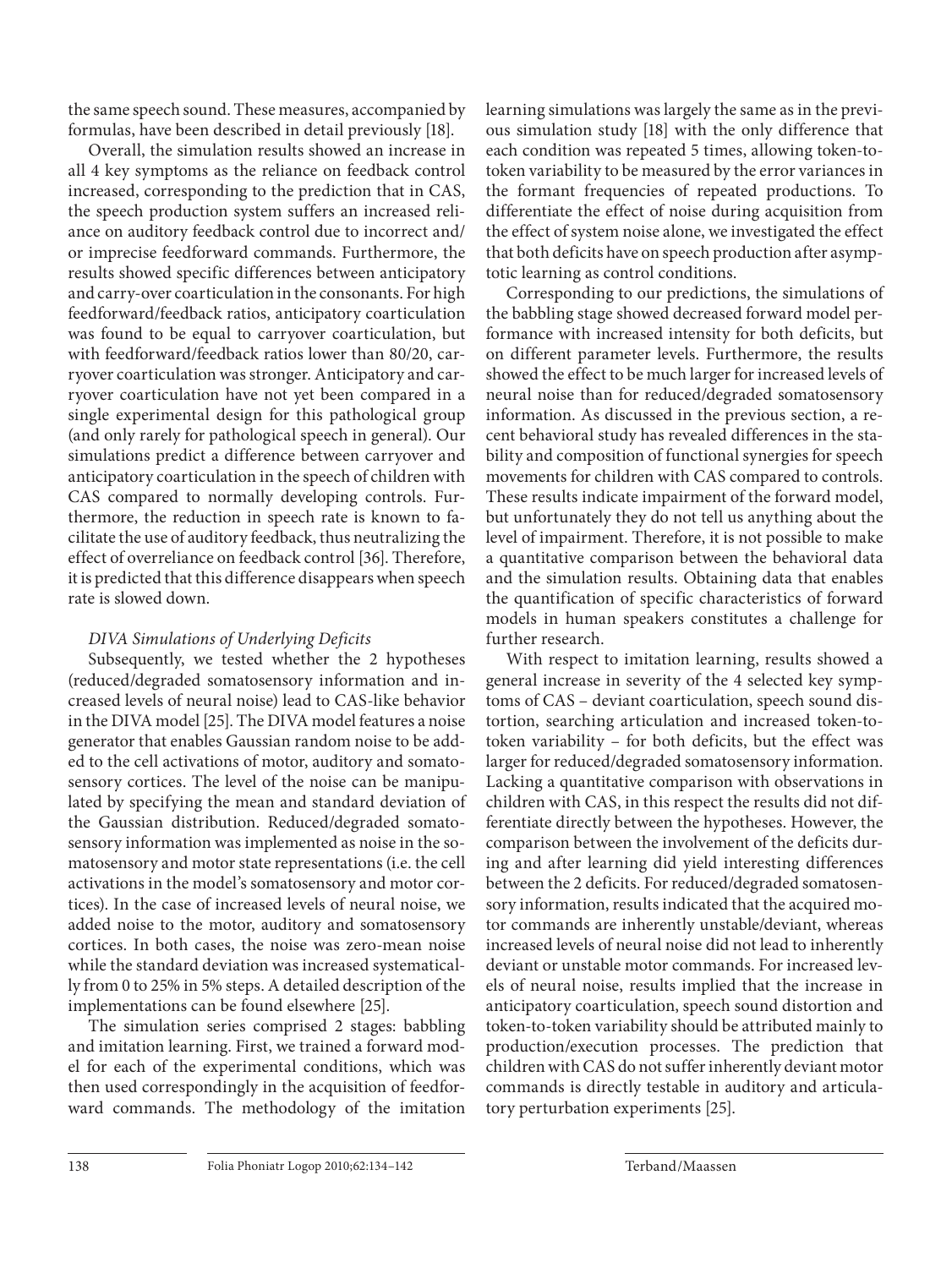#### **What Does This Approach Learn Us about CAS?**

 Utilizing the theoretical framework of DIVA, 2 hypotheses were formulated about the neurological deficit underlying CAS. These neurological deficits – in DIVA implemented as computational deficits (neural noise; weak somatosensory processing) – have consequences for the overall architecture of the speech production mechanism in children with CAS: a weak forward mapping in combination with overreliance on feedback control. By running computational simulations of the process of speech acquisition, the behavioral consequences of these underlying deficits can be tested. First, the simulation studies showed that some of the core features of CAS emerge if these computational deficits are introduced in DIVA. Second, the simulations allow us to make predictions on the effect that manipulations of speaking conditions will have on the speech motor behavior of children with CAS. Both issues are discussed in more detail further on.

## *Issues of Specificity*

 An important point for discussion is the specificity of the simulation results; i.e. would other computational deficits lead to the same speech symptoms? In this respect, it should be noted that a certain overlap is inevitable. Many examples have shown that different underlying disorders may produce similar symptoms [10, 37] . For this reason, the point has been raised that differential diagnosis of developmental speech disorders in particular, and the study of motor speech disorders in general, should focus on characterizing profiles of symptoms instead of single diagnostic markers and strict classifications [10] .

 The simulation studies discussed in this paper exemplify this. The simulation results do not differentiate directly between the two deficits hypothesized to underlie CAS; both lead to poorer speech output with similar characteristics. To decide between the two hypotheses, measurements of speech production under specifically manipulated circumstances are needed, such as auditory and articulatory perturbation experiments. For example, we propose an experiment in which auditory feedback is masked and in addition an articulatory perturbation is applied. The participants' task would consist of producing simple words/syllables of which vowel quality, coarticulation and variability are measured. In the first instance, we would investigate the differences between the productions with and without masking noise applied through headphones. The lack of auditory feedback control is predicted to affect speech production more if the

motor commands are inherently deviant/unstable (as is the case with degraded somatosensory information), since this can no longer be compensated by (over)reliance on auditory feedback. If the speech problems stem mainly from increased levels of neural noise during motor execution processes (with stored motor commands being intact), the role of (over)reliance on auditory feedback is more likely to be instigative than compensative and hence the lack of auditory feedback is not predicted to cause deterioration of speech production. Subsequently, adding an articulatory perturbation with a bite block is predicted to amplify this difference. Under increased levels of neural noise, the speech production system should be able to compensate immediately, because a more-or-less intact motor command is able to compensate for movement perturbation. Therefore, the bite block would not add additional deterioration. Under degraded somatosensory information, however, it would. The inherently insufficient adaptation by the poor motor commands cannot be compensated for when the use of auditory feedback control is blocked by masking noise. Thus, an interaction is expected: with masking noise a further deterioration in speech output due to articulatory perturbation is expected under degraded somatosensory information, but not (or less) under increased levels of neural noise.

 Back to the notion that different core deficits can have the same consequences. The theoretical framework utilized in this paper also provides insight into the relationship between core deficit, derived or consequential deficits, and adaptive strategies. Derived or consequential deficits are deficits that emerge during development because the core deficit interferes with the normal developmental trajectory. In the field of developmental neurocognitive disorders, emphasis is on heterogeneity both at the genetic-biological level as at the phenotypic-behavioral level [38]. Thus, development itself, in addition to innate starting points, creates variation and explains the emergence of individual differences in expression and comorbidities [39]. Two mechanisms are at work. Specific underlying sensorimotor impairment may spread to different processing levels ('vertically'), and may also spread to different parts of the sensorimotor system ('horizontally'). An example of vertical spread is phonological development staying behind due to deficits in auditory processing or speech motor output difficulties. An example of horizontal spread was investigated in the first simulation study. The core impairment in CAS is thought to reside in weak forward models and the DIVA model predicts that poor feedforward control leads to an overreliance on feedback control, as a derived deficit or adaptive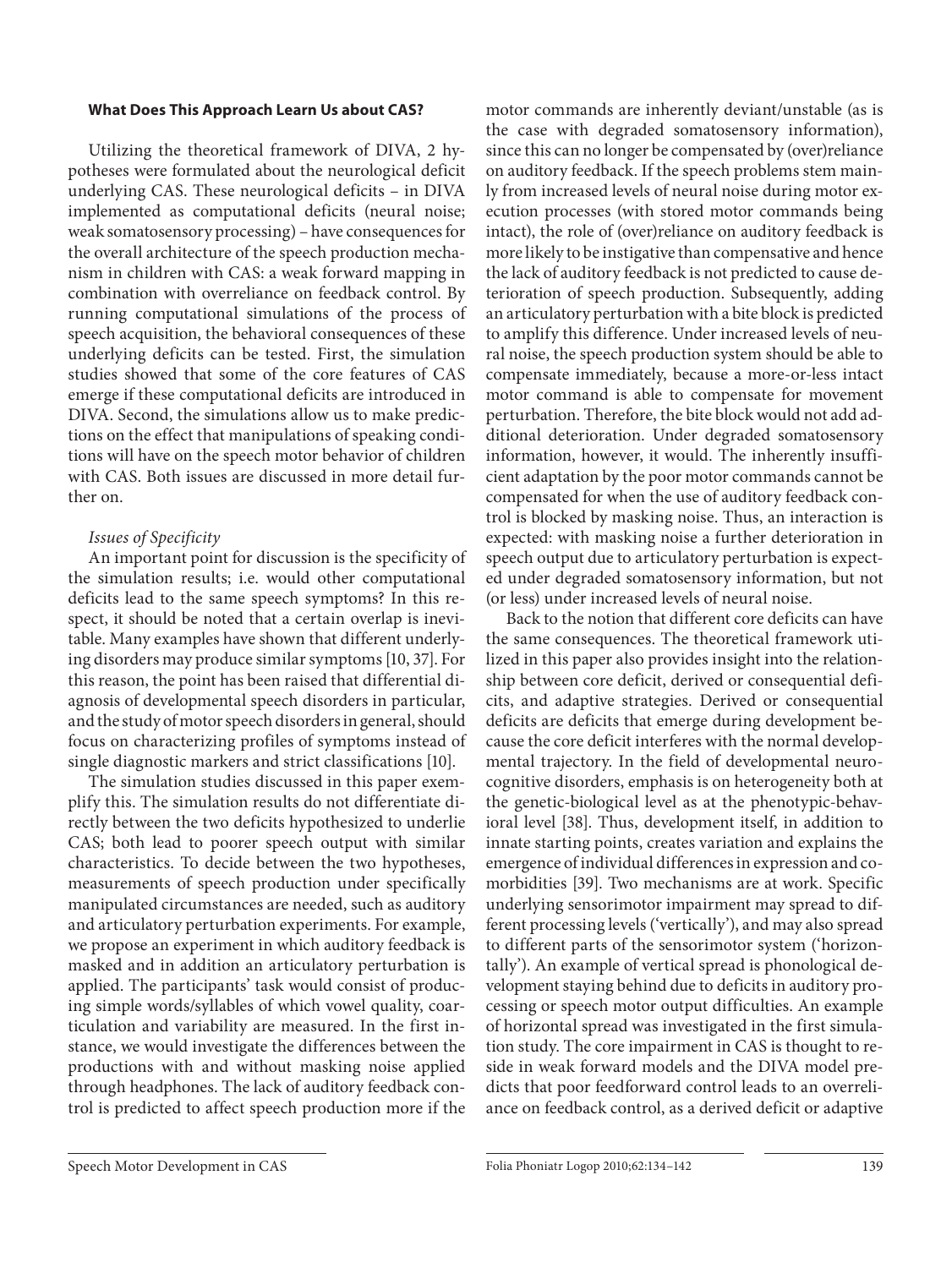

**Fig. 1.** The CAS-DIVA model learning the word /ibu/ at a normal/ fast (**a**) and at a slow articulation rate (**b**). The top-panel shows the auditory target (consisting of regions in F1;F2;F3-space) and the model's auditory realization. Based on the information provided by the auditory feedback control subsystem (middle-panel), the

feedforward motor command (bottom-panel) is updated with each attempt, thus becoming more accurate. In the normal articulation rate condition (**a**), learning becomes asymptotic at approximately 7 iterations. When articulation is slowed down with a factor of 2 (**b**), 5 iterations are needed for learning to become asymptotic.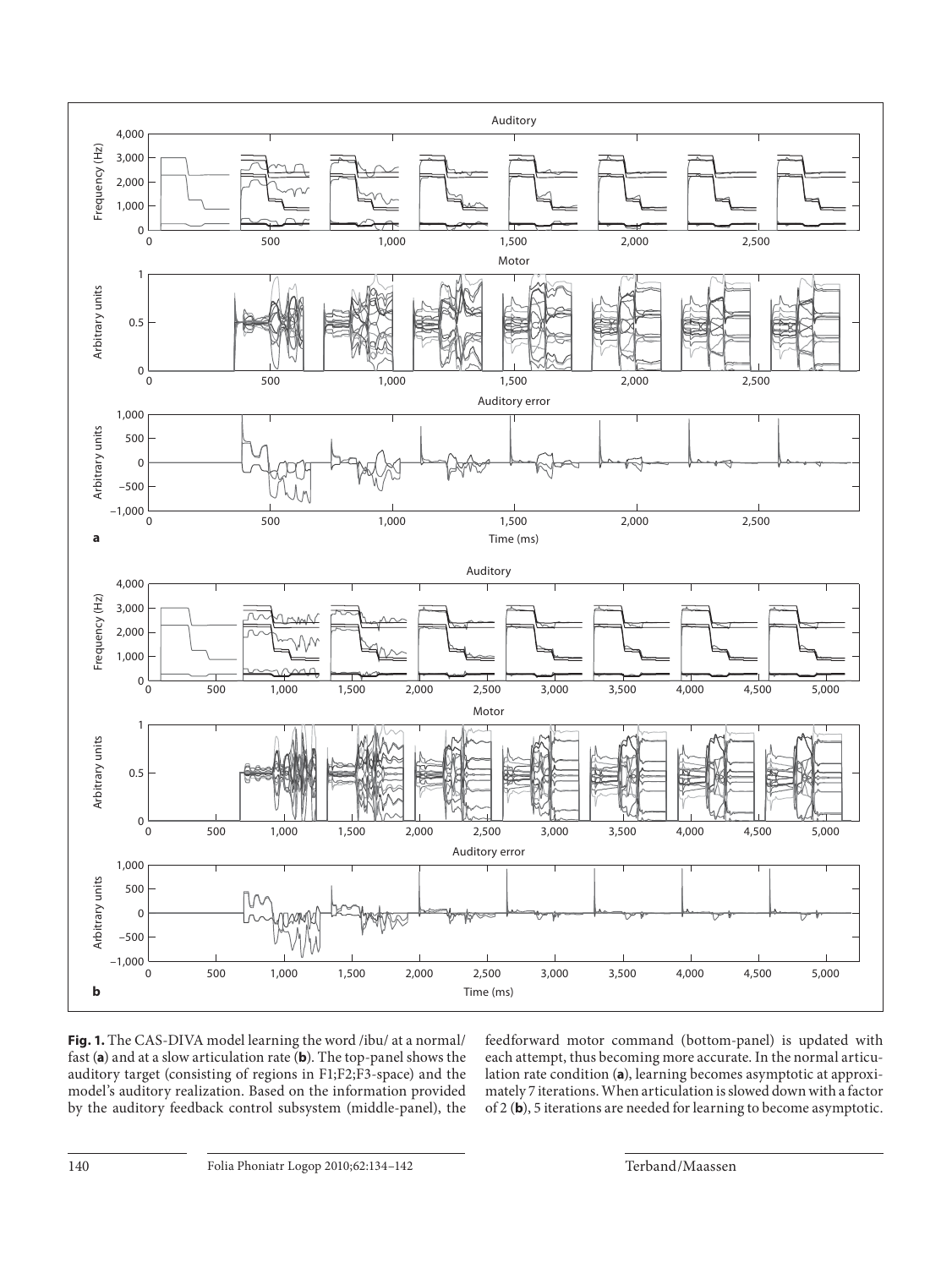strategy. The simulations showed that the isolated implementation of overreliance on feedback control leads to CAS-like behavior in the DIVA model, thus indicating that this mechanism is at work in CAS. However, overreliance on feedback control has also been proposed as the basic mechanism that causes stuttering, based on similar simulations with the DIVA model as conducted in our study  $[36, 40]$ . In the case of stuttering, the overreliance on feedback is thought to be due to impaired readout of feedforward control and is combined with a reset function. Simulations have shown that overreliance on feedback control leads to production errors that can cause the motor system to reset and repeat the current syllable if they exceed a certain threshold [36]. This exemplifies that the same (derived) deficit may be involved in different disorders: depending on the parameter values of feedback and reset, an overreliance on feedback control can result in different phenomena, respectively groping (as in the our simulations) or stuttering.

# *A New Angle for Clinical Intervention?*

 We would like to take the parallel between CAS and stuttering one step further. In stuttering, it has frequently been reported that fluency is increased when speech rate is slowed down [41] . Correspondingly, simulations of stuttering with the DIVA model have shown that slowing down speech production reduces the size of the error and consequently the number of stutters [36]. These findings suggest that by giving the speaker ample opportunity to make use of auditory feedback (such as by slowing down articulation), otherwise disadvantageous consequences of overreliance on feedback are neutralized. Thus, slowing down articulation might constitute a new angle for clinical intervention in CAS. From motor literature it is known that practice consisting of only correctly executed trials (by taking measures to prevent errors) is more effective during particular phases of the acquisition process than practice in which erroneous productions also occur, because incorrect productions can interfere with the learning process [24]. Thus, it is predicted that in CAS slowing down articulation, and thereby facilitating the use of auditory feedback, will enhance the learning of motor commands. This mechanism is exemplified by a small computer simulation with the parameters of DIVA set to overreliance on feedback (as above), but now in combination with decreased articulation rate. The feedforward/feedback ratio was set to 75/25, which is presumed to correspond to moderate CAS [18]. The simulation comprised the acquisition of the forward (motor) command for the word /ibu/ with 2 different articulation

rates, a normal/fast rate and a rate twice as slow. Figure 1 presents the learning trajectories. Results show that the model needs less iterations for learning to become asymptotic when the articulation rate is slowed down, thereby confirming the predicted interaction between (over)reliance on auditory feedback and slowing down speech rate.

## **Summary and Conclusions**

 CAS has been associated with a wide variety of diagnostic descriptions and has been shown to involve different symptoms during successive stages of development. The search of the underlying deficit of CAS has not yielded clear-cut results thus far. In the current paper, we advocated a modeling approach to find the neuromotor deficits that underlie the diversity of phonological and speech-motor symptoms of CAS. Based on existing approaches and behavioral data, we first generated specific hypotheses about the underlying deficits. The computational neural model of speech acquisition and production called DIVA was then utilized to simulate these deficits, and the resulting speech patterns were compared to the available behavioral data. Finally, the model was used to derive further predictions that can be tested empirically in behavioral experiments.

 Utilizing this approach, we have investigated two possible core deficits of degraded forward control in CAS: reduced/degraded somatosensory information and increased levels of neural noise. Although the DIVA simulations do not differentiate directly between the hypotheses, they do lead to directly testable predictions for auditory and articulatory perturbation experiments. Furthermore, DIVA simulations show that slowing down the articulation rate under specific conditions may be a new angle for clinical intervention. In conclusion, in the current work we have shown that simulation studies can give valuable insights in the neurological mechanisms and deficits that underlie speech disorders, and can provide fruitful guidance in the search for new clinical methods of intervention.

## **Acknowledgments**

 This study was funded by the Netherlands Organization for Scientific Research (NWO), and in part by the Fulbright Association. The authors would like to thank Frank Guenther and Jonathan Brumberg for their collaboration and support with the DIVA simulations.